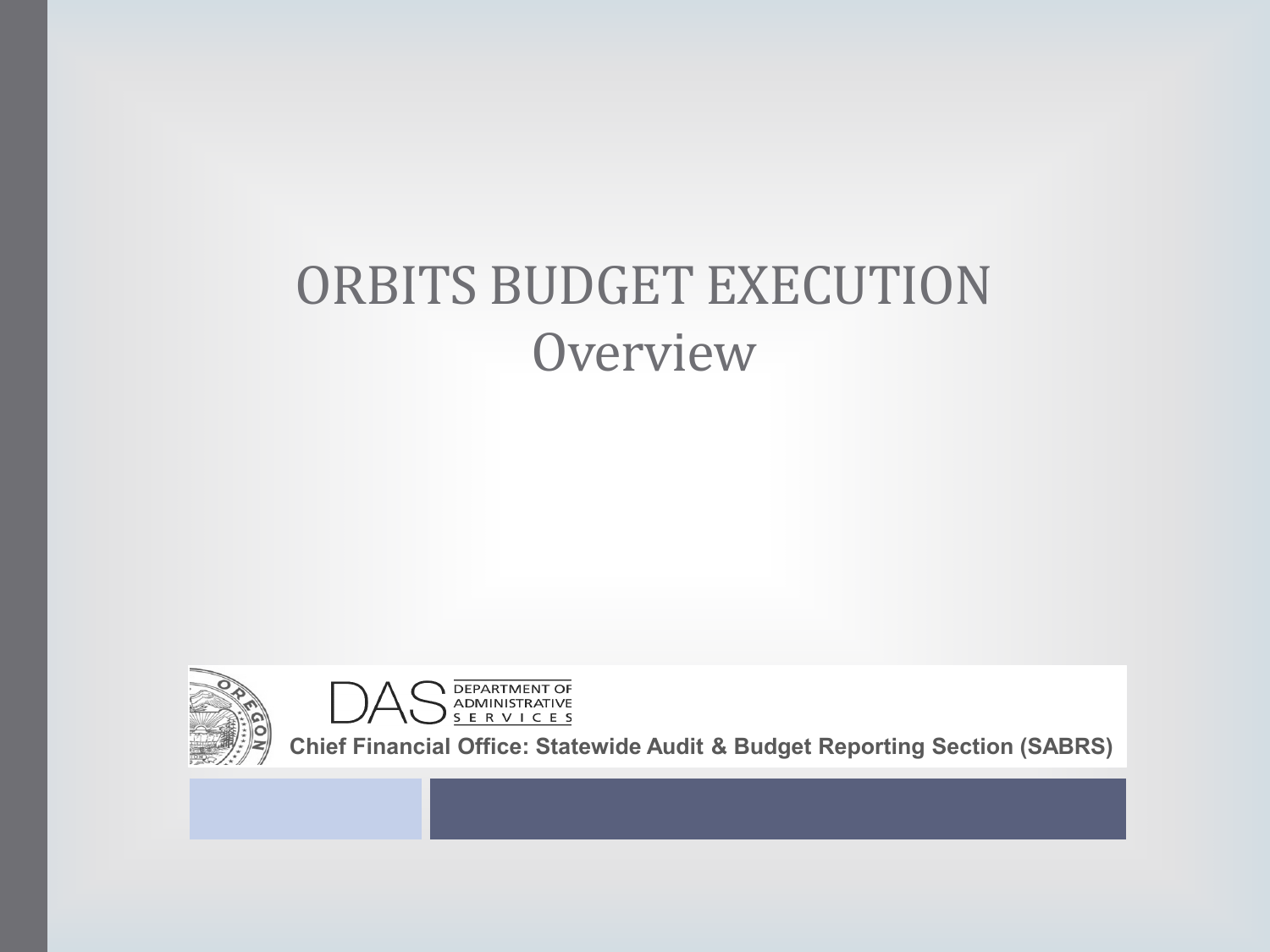#### **TOPICS OVERVIEW**

- D Budget Execution Version
- D Budget Execution Columns
- D Budget Execution Packages
- Administrative Adjustments
- ORBITS and ORPICS Input Forms
- Audit Warnings

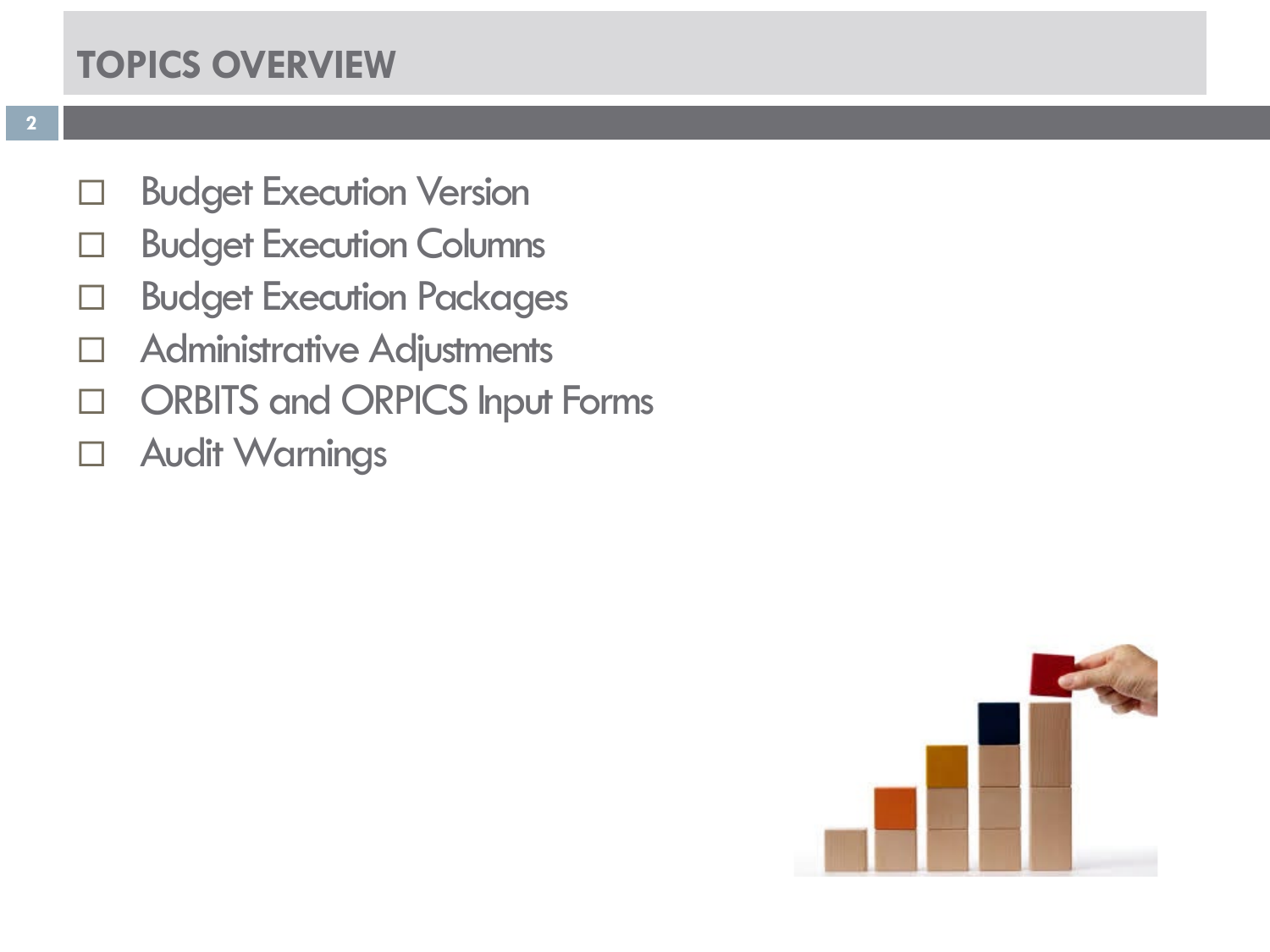# Budget Execution Versions

- Used to track budget changes from the Legislatively Adopted Budget
	- Emergency Boards
	- Annual (even-year short) Session
	- Ways and Means (Regular session)
	- Administrative Adjustments
		- Non-limited increases
		- Debt Refinancing
		- Revenue changes
		- Other miscellaneous corrections

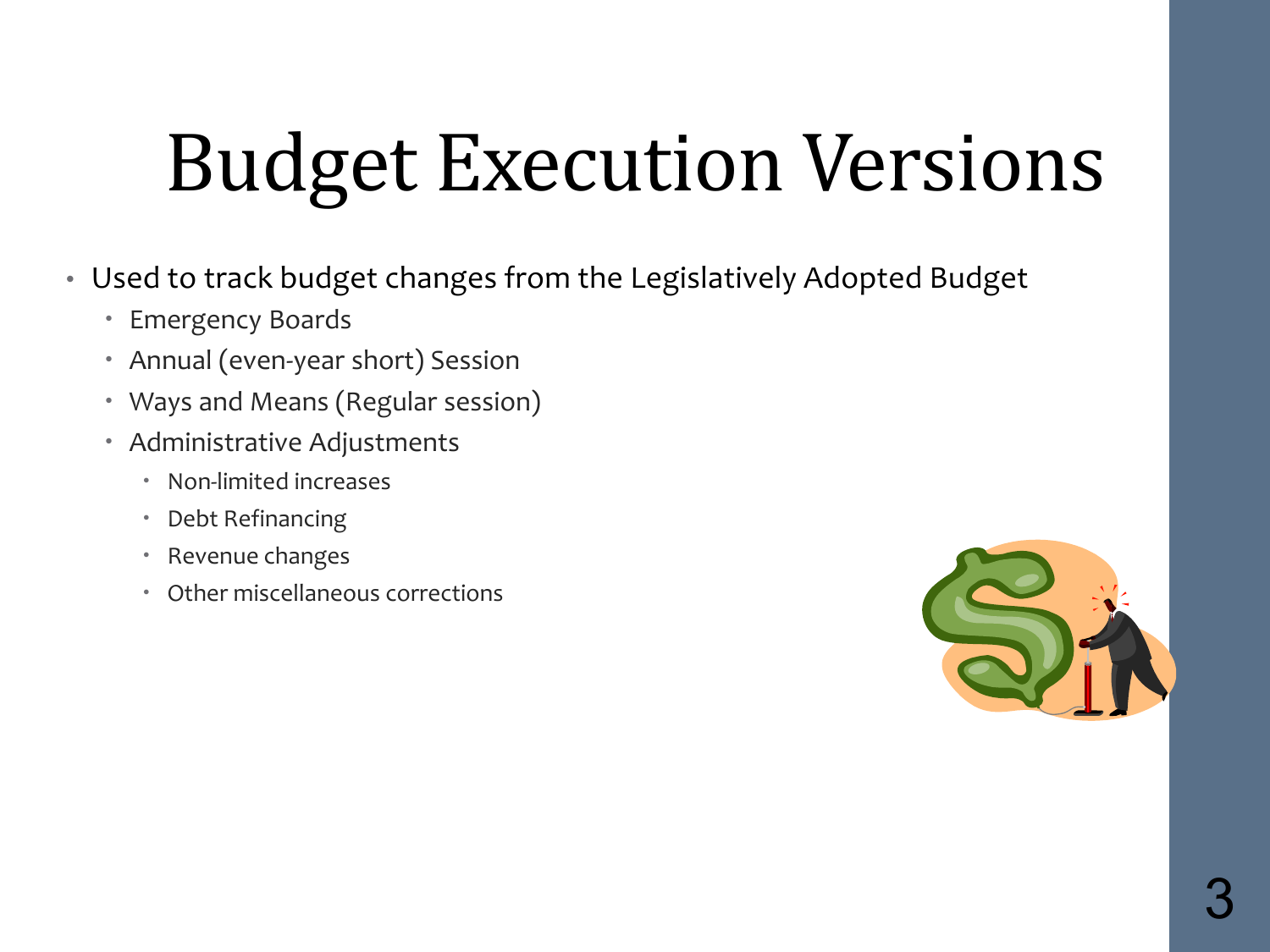## Budget Execution Versions



- M01 version
	- Starting point is the Leg Adopted Budget data which comes from the audited K01 version
	- Changes are entered at the detail cross reference level
- " R" versions
	- Used for audit purposes
	- Data only at the summary cross reference level
	- Sequential versions created for each audit point
- N01 version
	- Used for the final budget execution budget
	- Deleted and re-created throughout the biennium

#### ORBITS Version Map Three available versions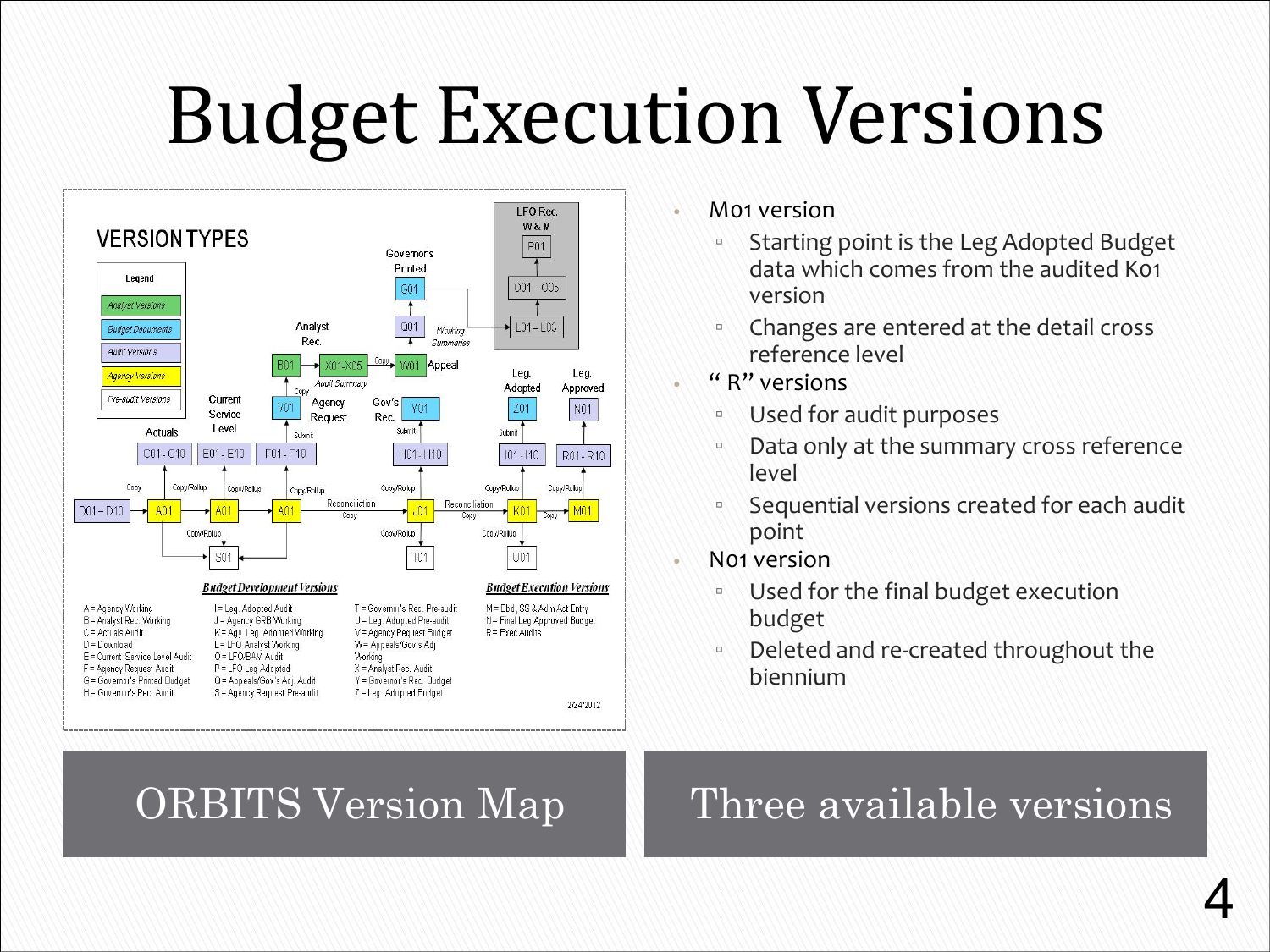#### Budget Execution Versions

|                                    | Version                 | Description                                                                                   |  |  |
|------------------------------------|-------------------------|-----------------------------------------------------------------------------------------------|--|--|
| AGENCY                             | Α                       | Agencies enter data into this version at the detailed level (DCR) through ARB                 |  |  |
|                                    | S                       | This version is created by the agency as a summary (roll-up) version of the A for audit       |  |  |
|                                    |                         | purposes through ARB. They will run audit error reports from this version. This is called a   |  |  |
|                                    |                         | Pre-audit version.                                                                            |  |  |
|                                    | $\mathsf J$             | Agencies enter data into this version at the detailed level (DCR) for Governor's Budget       |  |  |
|                                    | $\overline{\mathsf{T}}$ | This version is created by the agency as a summary (roll-up) version of the J for audit       |  |  |
|                                    |                         | purposes through Governor's Budget. They will run audit error reports from this version as a  |  |  |
|                                    |                         | Pre-audit version.                                                                            |  |  |
|                                    | Κ                       | Agencies enter data into this version at the detailed level (DCR) for LAB                     |  |  |
|                                    | $\cup$                  | This version is created by the agency as a summary (roll-up) version of the K for audit       |  |  |
|                                    |                         | purposes through LAB. They will run audit error reports from this version as a Pre-audit      |  |  |
|                                    |                         | version.                                                                                      |  |  |
| SABRS                              | С                       | SABRS creates this version to audit the agency's actuals                                      |  |  |
|                                    | E                       | SABRS creates this version to audit the agency's CSL                                          |  |  |
|                                    | F                       | SABRS creates this version to audit the agency's ARB                                          |  |  |
|                                    | H                       | SABRS creates this version to audit the agency's GRB                                          |  |  |
|                                    | T                       | SABRS creates this version to audit the agency's LAB                                          |  |  |
|                                    | $\overline{\mathsf{v}}$ | This version is created post-audit for use in the ARB document                                |  |  |
|                                    | $\overline{Y}$          | This version is created post-audit for use in the Governor's Budget document (for agencies).  |  |  |
|                                    |                         | This is the final product where the agencies balance their version to the G version. Agencies |  |  |
| AGENCY<br>DOCUMENTS                |                         | incorporate the data and changes from G version into their J version, which then creates this |  |  |
|                                    |                         | Y. There should be no difference between Y and G when all is said and done.                   |  |  |
|                                    | Z.                      | This version is created post-audit for use in the LAB document. Please reference above        |  |  |
|                                    |                         | (version Y). This version runs through the same process for LAB, reconciling to modified L.   |  |  |
|                                    | B                       | This is the Analyst Rec. Working version used for analyst data entry                          |  |  |
|                                    | X                       | SABRS creates this version to audit the analyst recommended budget entries                    |  |  |
|                                    | W                       | This version is created to capture changes from appeals - entries made by CFO Analysts        |  |  |
|                                    | Q                       | SABRS creates this version to audit the entered appeal changes                                |  |  |
| CFO ANALYST AREA<br>CFO ANALYST    | G                       | This version is called the Governor's Printed Budget - it is the final product of what CFO    |  |  |
|                                    |                         | Analysts are working towards                                                                  |  |  |
|                                    |                         |                                                                                               |  |  |
|                                    |                         |                                                                                               |  |  |
| <b>G</b>                           | L                       | This version represents data entered by the LFO analyst as their working version              |  |  |
|                                    | $\circ$                 | This is the audit version created from the L version (not often used)                         |  |  |
|                                    | P                       | This version represents the final LFO Leg Adopted (not often used)                            |  |  |
| AGENCY/SABRS<br>(current biennium) | M                       | This version is used to enter budget execution changes at the detailed level from E-Boards,   |  |  |
|                                    |                         | Session, Admin Actions, etc.                                                                  |  |  |
|                                    | R                       | SABRS creates this version to audit the agency's Execution actions (E-boards, Session, etc.)  |  |  |
|                                    | N                       | This version captures execution items at the summary level for current LAB                    |  |  |
|                                    |                         |                                                                                               |  |  |
|                                    |                         |                                                                                               |  |  |
|                                    |                         |                                                                                               |  |  |
|                                    |                         |                                                                                               |  |  |

ORBITS Versions Quick Reference 5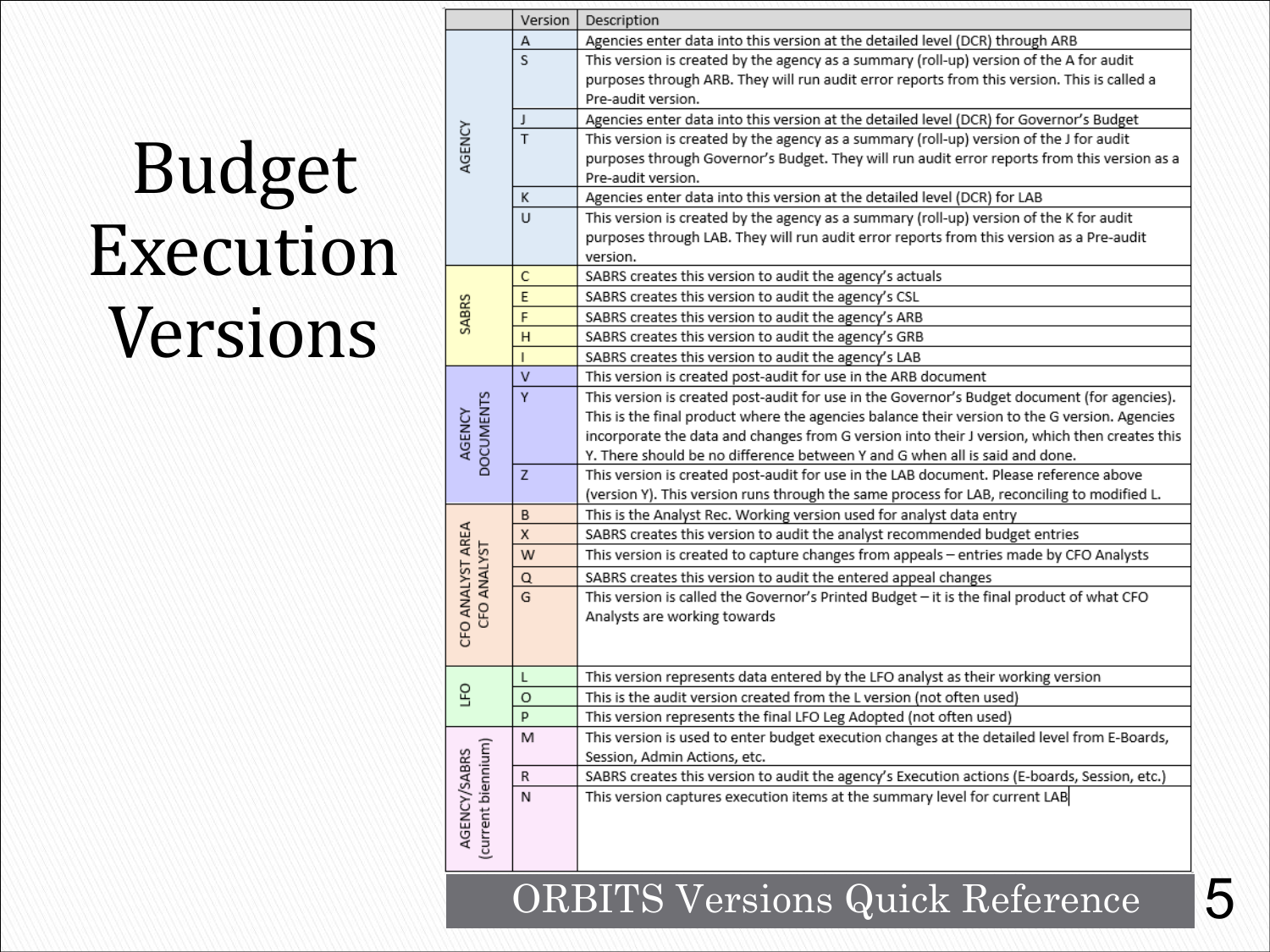# Budget Execution Columns

- Agy. Leg. Adopted = Column 34
	- Data source is the previous biennium K01 version
		- Example Bien 2015 K01
- Ebds, SS & Admin Act = Column 35
	- Data entered for each action
- Leg Approved Budget = Column 36
	- Calculated column that adds columns 34 and 35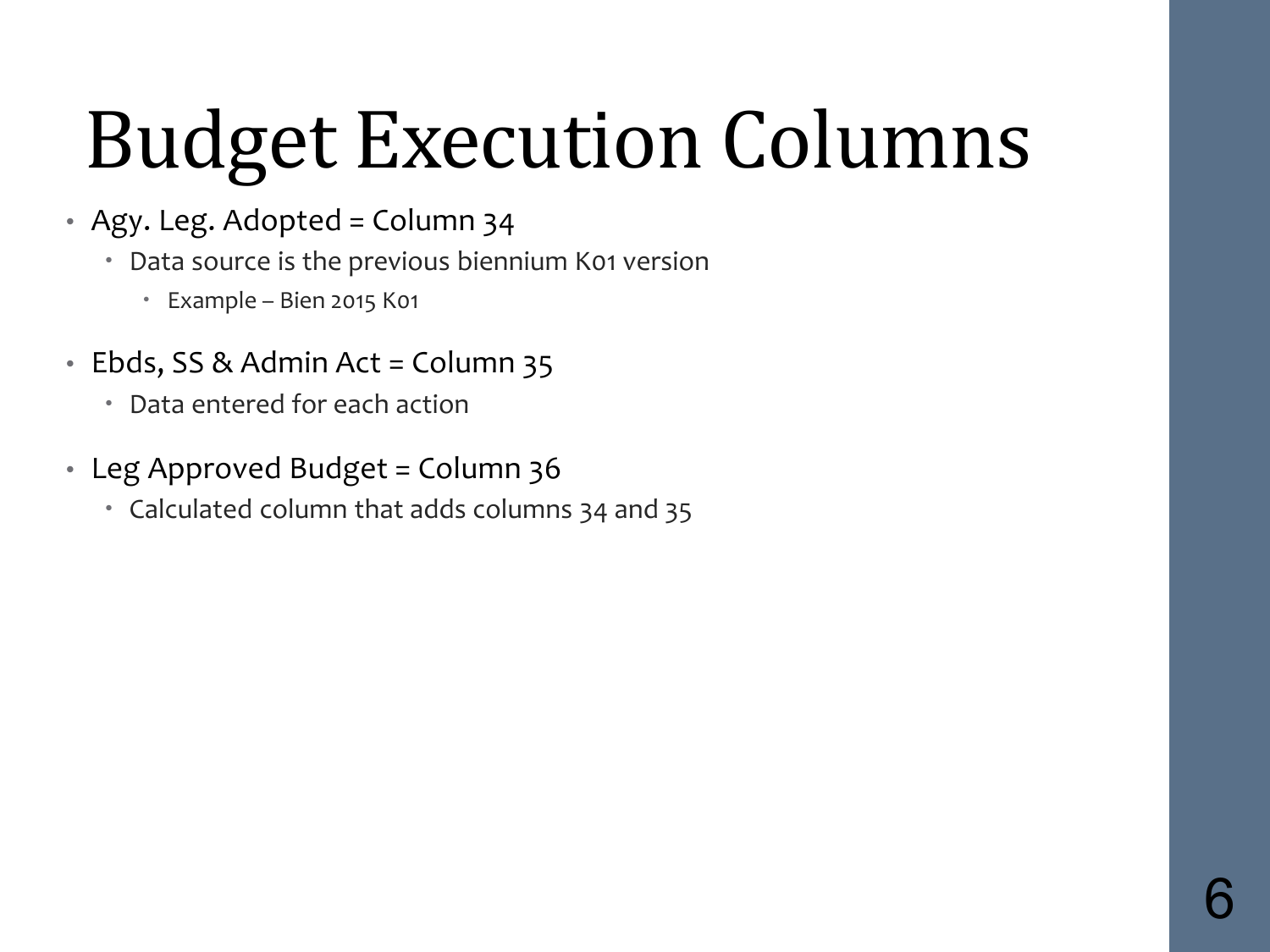# Budget Execution Packages

| <b>Package Group</b>                 | Package Type                                          | Unique packages numbers<br>are created to capture<br>budget execution actions                                                 |  |
|--------------------------------------|-------------------------------------------------------|-------------------------------------------------------------------------------------------------------------------------------|--|
| $ADM =$ Administrative Adjustments   | $NLA = Non-limited Adjustments$                       |                                                                                                                               |  |
|                                      | $REF = Debt Refunding$                                |                                                                                                                               |  |
|                                      | $REV =$ Revenue Adjustments                           | • Packages numbers are                                                                                                        |  |
|                                      | $AA =$ Admin. Adjustments (other)                     | assigned by Package Group<br>and Package Type                                                                                 |  |
|                                      |                                                       |                                                                                                                               |  |
| $EBD =$ Emergency Board              | $MMYY = Created$ for each E-Board<br>meeting          | SABRS is responsible for                                                                                                      |  |
|                                      | Example: December $2010 = 1210$                       | setting up each package<br>and inputting the data                                                                             |  |
| $SPL = Special/Supplemental Session$ | $SS01 =$ Annual Session (in even-<br>numbered years)  |                                                                                                                               |  |
|                                      | Example: February 2010, February 2012                 | Agencies are responsible<br>for providing ORBITS input<br>forms to support the<br>budget execution action at<br>the DCR level |  |
|                                      |                                                       |                                                                                                                               |  |
| $WMA = Ways & Means Actions$         | WMA = Legislative Session (in odd-<br>numbered years) |                                                                                                                               |  |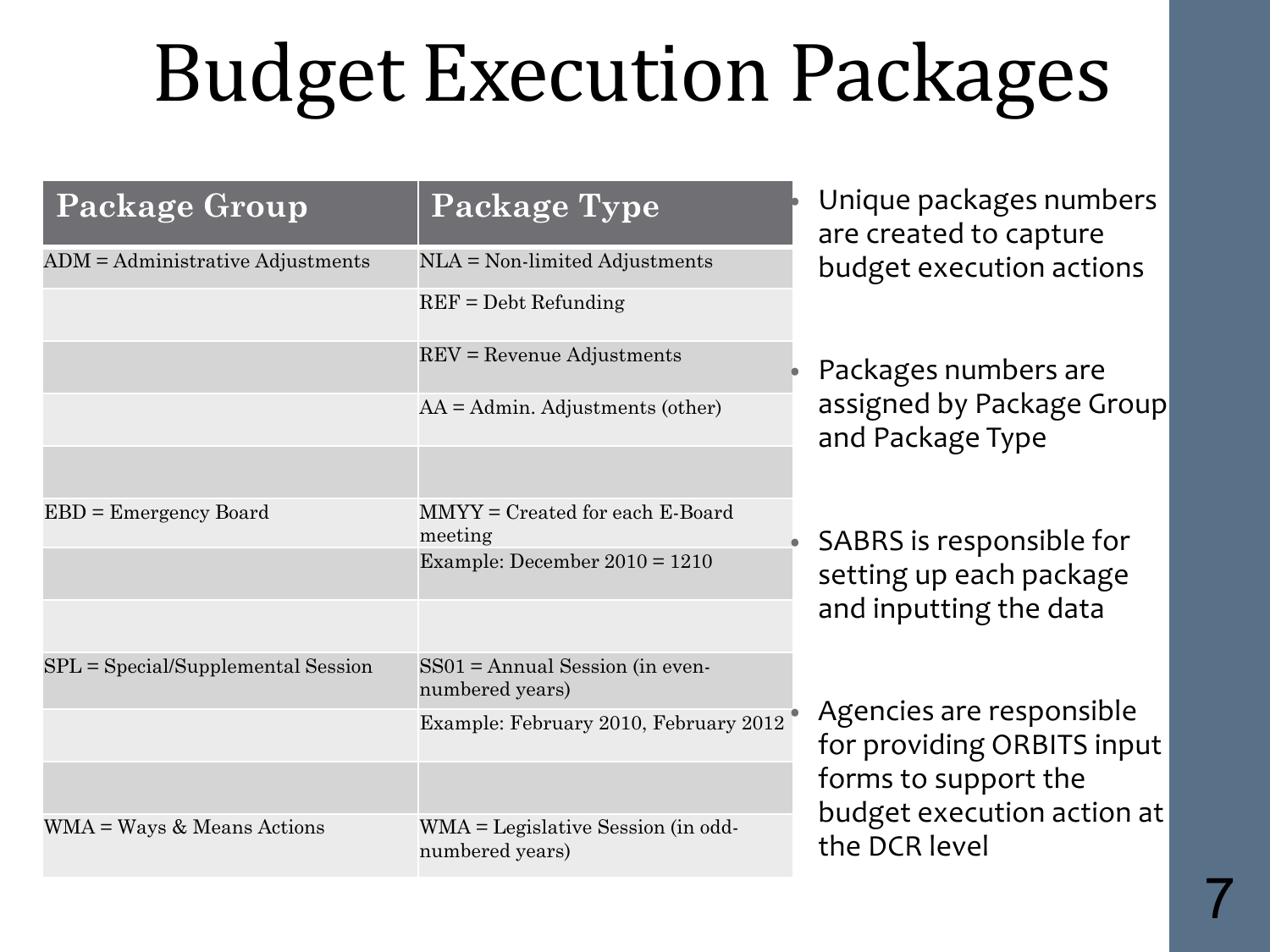# Budget Execution Reports

- To view package details run ORBITS report BDV004B or STW009 statewide package
	- Reporting  $\rightarrow$  Budget Development  $\rightarrow$  BDV004B
	- Reporting  $\rightarrow$  Statewide Query  $\rightarrow$  STW009
- To view summary of all budget execution actions run ORBITS report BEX100
	- Reporting  $\rightarrow$  Budget Execution  $\rightarrow$  BEX100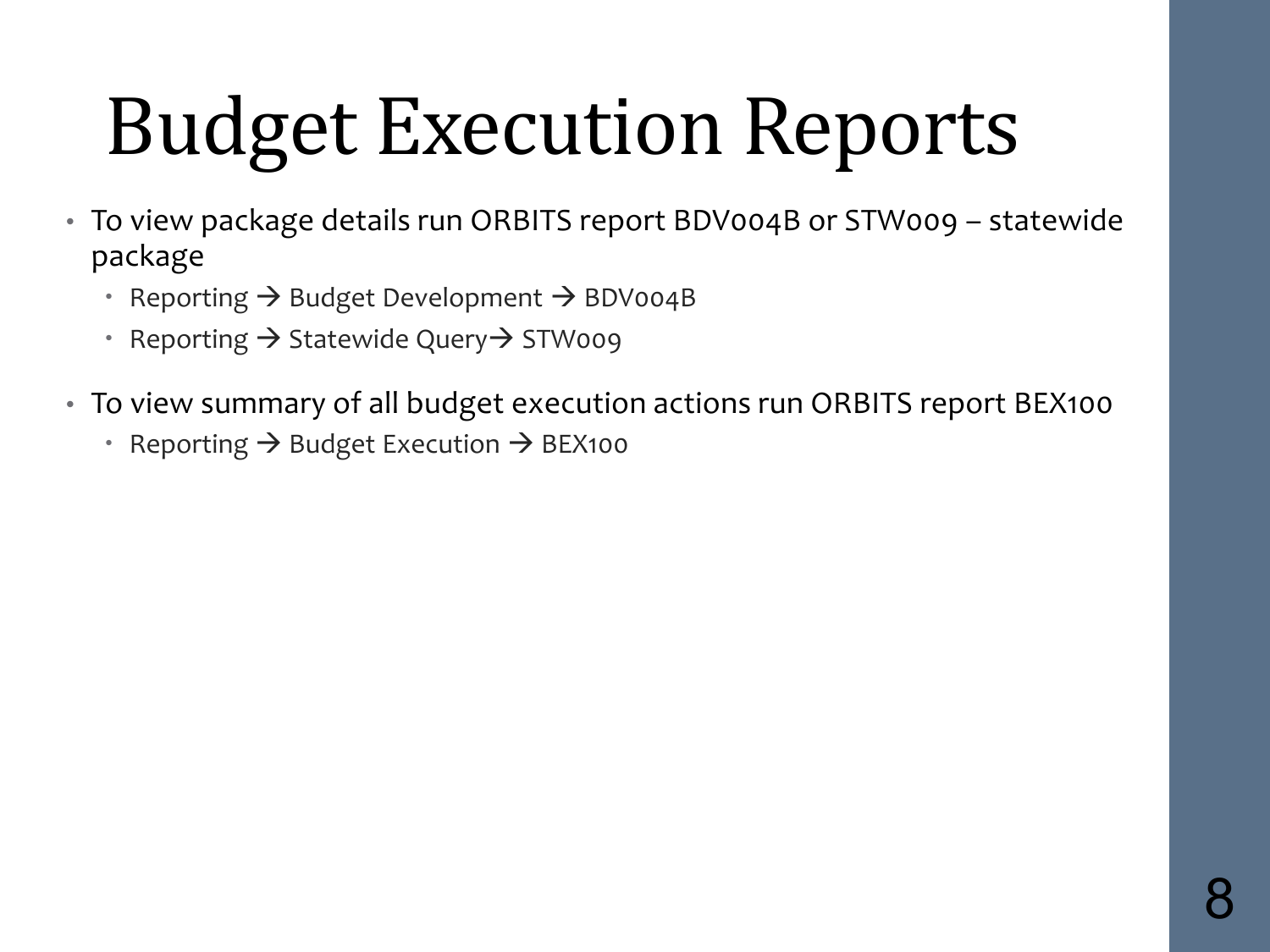#### Administrative Adjustments

- Any administrative adjustments, regardless if agency requests it such as Non-limited increases or directed by DAS for debt refinancing, ORBITS input forms are required. Below are links to some common administrative adjustment processes:
	- [Non-Limited \(NL\) appropriation increase](https://www.oregon.gov/das/Financial/SiteAssets/pages/SABRS/NL%20Appropriation%20Requests%20Process%20Overview.pdf)
	- [Non-Limited \(NL\) Debt Refunding](https://www.oregon.gov/das/Financial/SiteAssets/Pages/SABRS/NL_Debt_refunding_Flowchart.pdf)

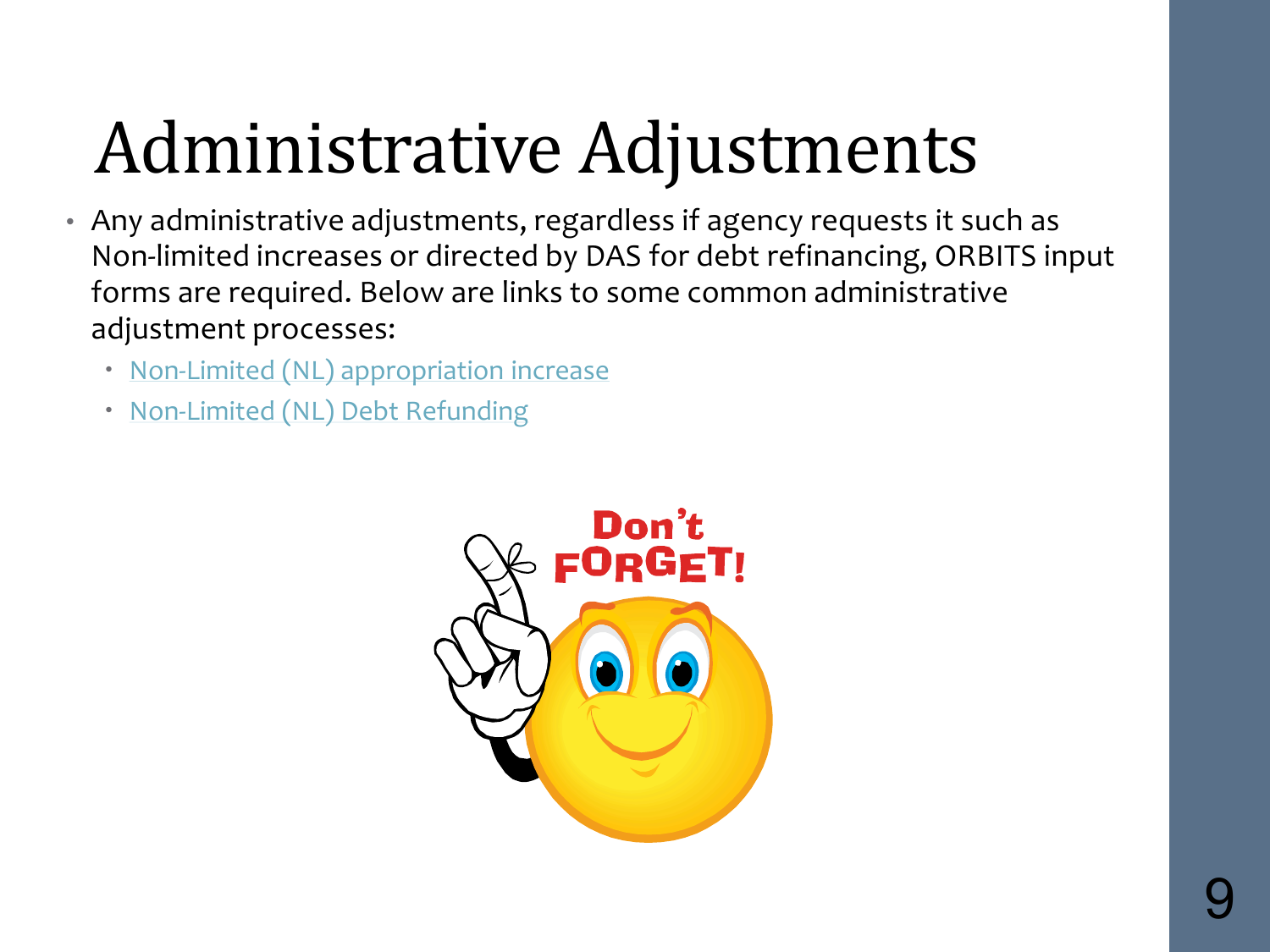### ORBITS & ORPICS Input Forms

• Both forms can be found under the Budget Execution section at the SABRS website:

<https://www.oregon.gov/das/Financial/Pages/SABRS.aspx>

- An ORBITS and ORPICS Input Document is used to keeps ORBITS and ORPICS up to date with all actions relating to agency budgets (i.e. eboards, Non-lmited adjustments, etc.)
	- ORBITS Package is provided by SABRS
	- Agy# ad Pkg  $#$  for entries is automatically populated
	- DCR requires the 12 digit DCR and is formatted to only allow for this entry
	- This is needed for the entry to load properly into ORBITS
	- AY (Appropriation Year) For example, the 2017-19 biennium is AY 2019
		- The appropriate AY is needed to calculate the Load ID correctly, which is used to upload into ORBITS
	- When enter expenditures do not forgot to make appropriate revenue entries if needed so there is no negative ending balances.
	- GF expenditures will need to have 0050 General Fund Appropriation entries
- If receive any positions that affect ORPICS occur, ensure that the ORPICS input form is entered as well as the proper POS and FTE accounts in the ORBITS input form
- Any position changes keyed into ORPICS *are not* automatically updated to ORBITS and will not calculate dollars into any normal ORPICS generated accounts
	- Agency will estimate their own values for the various Personal Services accounts